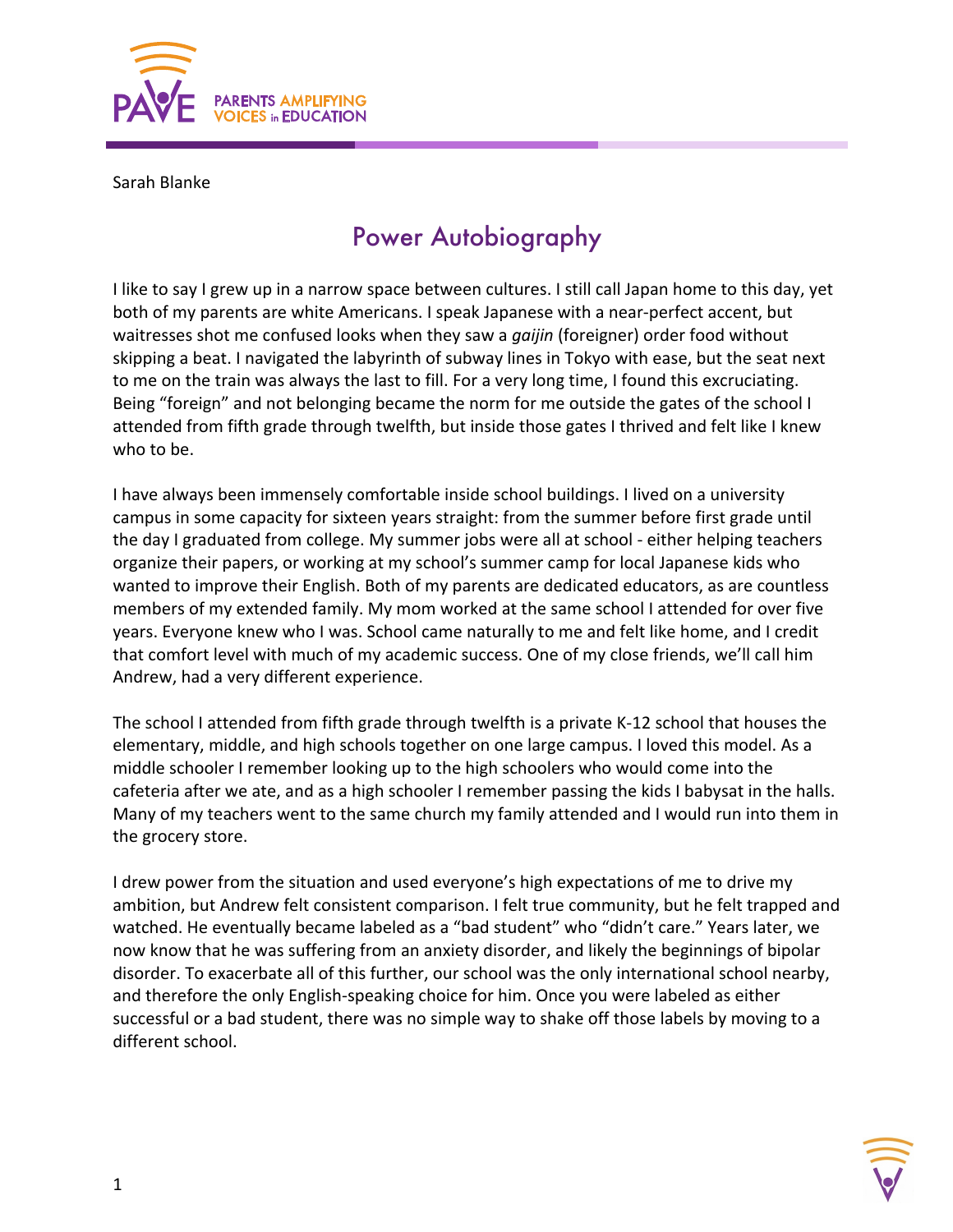

All of this came to a head during our senior year of high school. Andrew had a notoriously strict Biology teacher who was beloved by the administration for his tendency to push his students to achieve unusually high AP Biology test scores. This teacher would lock the door to the classroom the moment the bell rang and very rarely gave partial credit. His sarcasm was biting and word in the hallways was that he would semi-regularly humiliate his lower-performing students. My friend was failing his class.

When Andrew's parents met with this teacher to come up with a plan to get their son back on track, everything appeared to be moving forward smoothly: Andrew would stay after school to receive additional help and come in during his free period to repeat old lab reports. When my friend attempted to fulfill the requirements of this agreement, the teacher in question was unavailable and "too busy with other students." Andrew, already deeply anxious about this class, became discouraged and over a period of a couple months I saw him eventually give up. When his parents advocated on his behalf and brought proof of this teacher's lack of cooperation to the administration, they were told that the school values initiative and cultivates proactivity in its students. According to the school, if Andrew *really* wanted to get better, he would advocate on his own behalf and try harder to work with his teacher's schedule.

This was the first time I had seen anything unfold like this in such a blatant manner. Seeing that their son was struggling and clearly not comfortable with this teacher, Andrew's parents did the right thing - they advocated for one of their children - and still failed to get anywhere. This was the first time I had seen up close how power structures in education can tip the balance in favor of or against a child's success. My suspicion then, and my suspicion to this day, is that the administration regarded my friend as a "bad student" who "didn't care." The school's failure to step away from that assumption in order to see what was clear to me: that Andrew was being treated unfairly, is the ultimate failure. In my bubble, I had not witnessed this before. Upon reflection, this incident was one of the first times I truly understood in a concrete way that I was treated differently than others within my school - that I had power and privilege within my already very privileged school.

Though I wish I was able to say I used that power and privilege to make immediate change for others, I cannot say that. What I can say is that this experience pushed me to be critical. It pushed me to refuse to take situations at face value, and to dig into where people might be getting hurt within systems that appear to be fair from the outside. It pushed me to be a tutor and a mentor for local middle school students while I was in college, and to advocate for those students when the trust I built with them resulted in stories of similarly unfair treatment. It pushed me to participate in a week-long trip to DC Central Kitchen (DCCK) during my sophomore year of college, where I built relationships with folks who taught me about intersectionality in a more meaningful way than any book or professor ever could have.